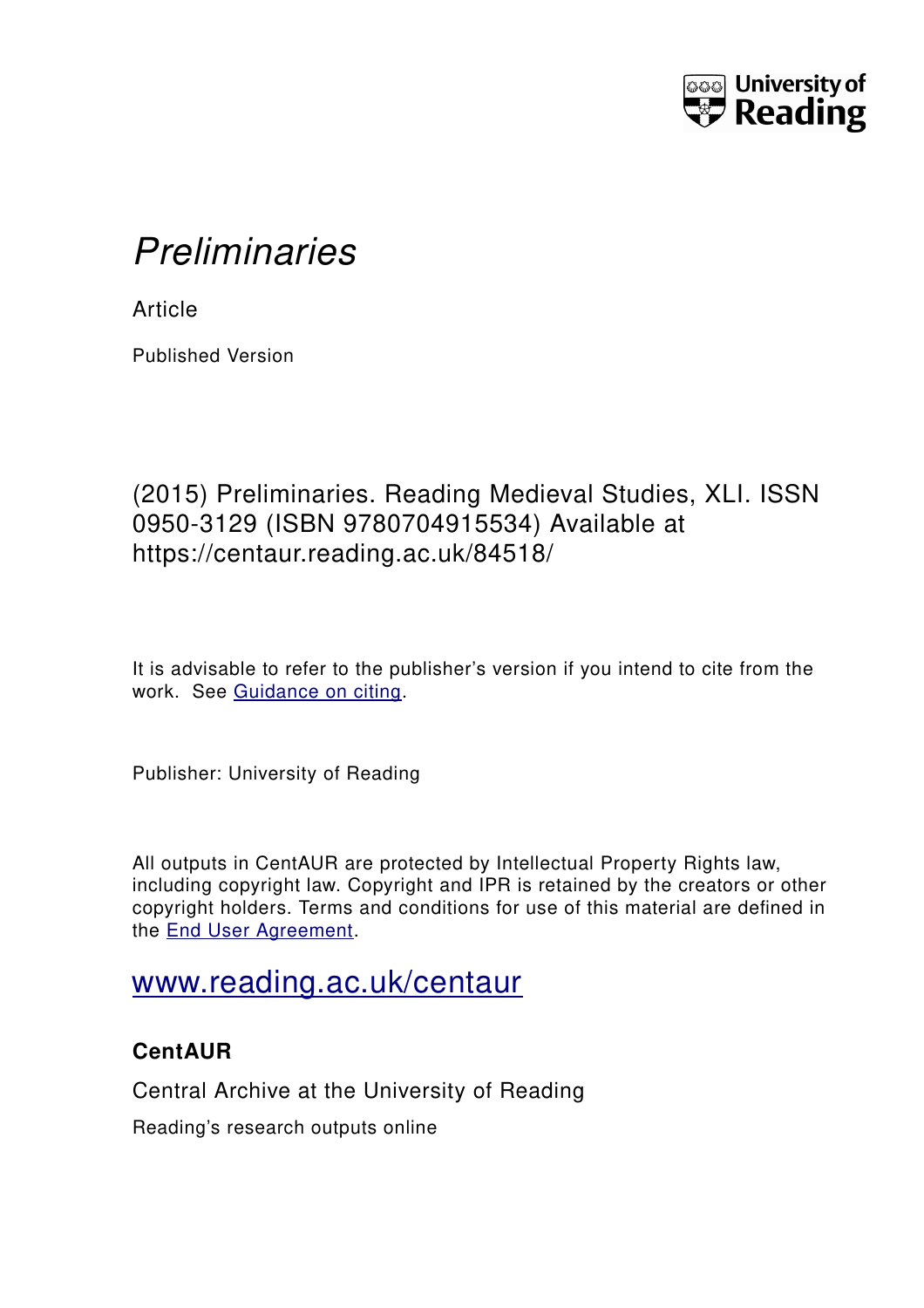# READING MEDIEVAL STUDIES

## Volume XLI

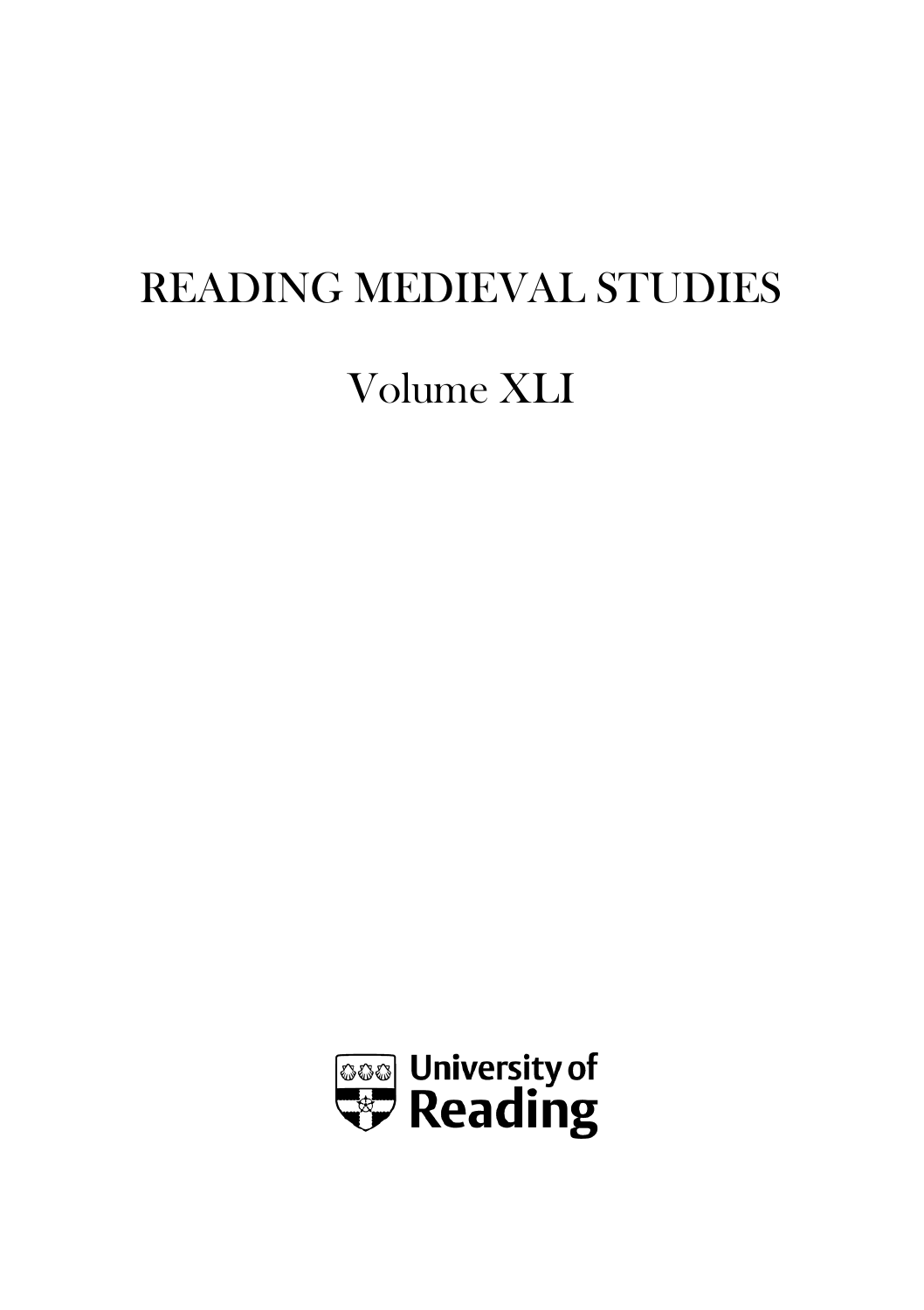Front cover image: Book of Hours. University of Reading, ms. 2087 © Reproduced by kind permission of University of Reading Image Bank.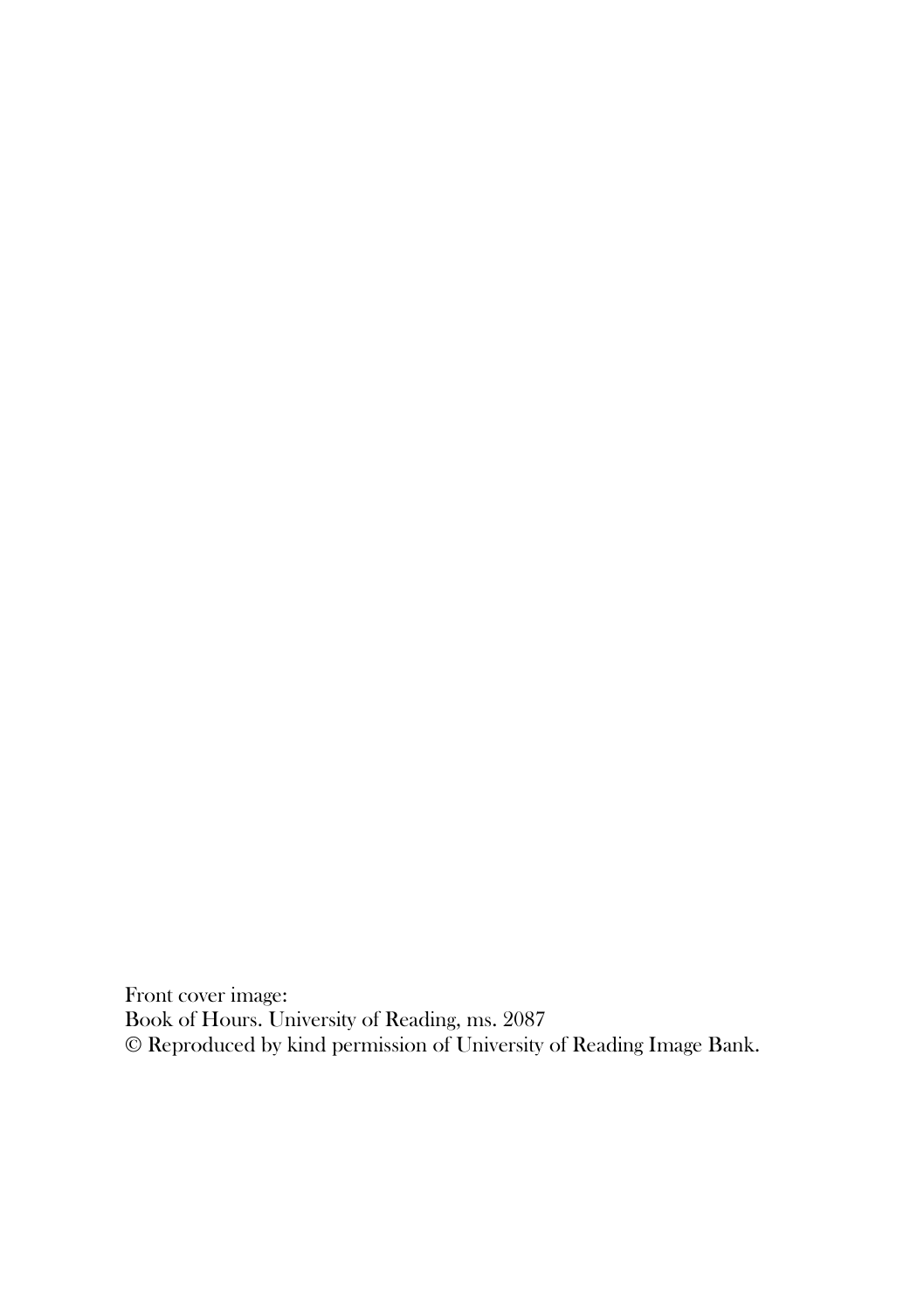## READING MEDIEVAL STUDIES

## Volume XLI

**Editor** M. Carolina Escobar-Vargas, MA, Ph.D

Graduate Centre for Medieval Studies

UNIVERSITY OF READING 2015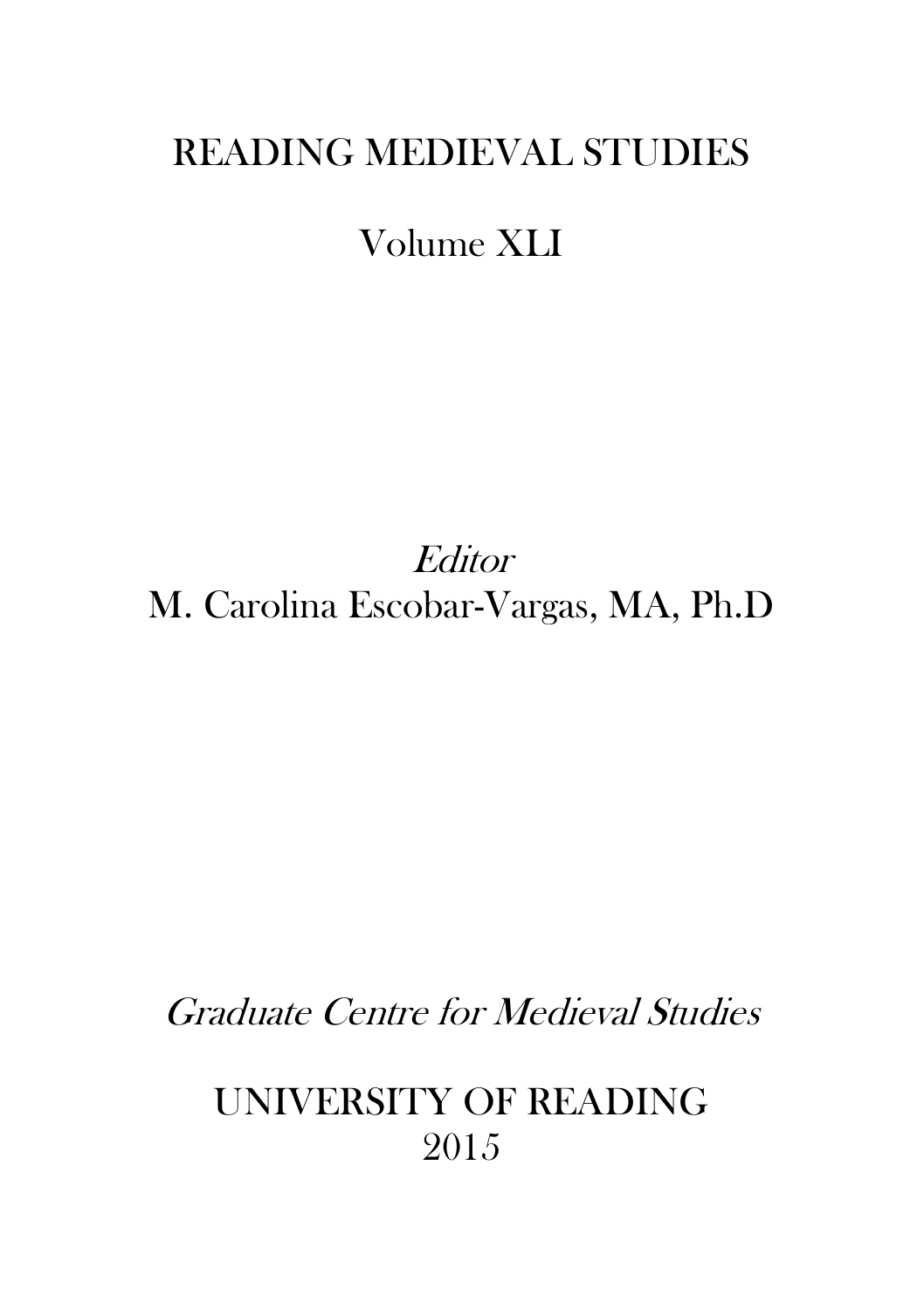#### Published by the Graduate Centre for Medieval Studies University of Reading

#### ISSN 0950-3129

#### ISBN 978 0 7049 1553 4

©University of Reading Graduate Centre for Medieval Studies

Printed and Bound in Great Britain by Design and Print Studio, University of Reading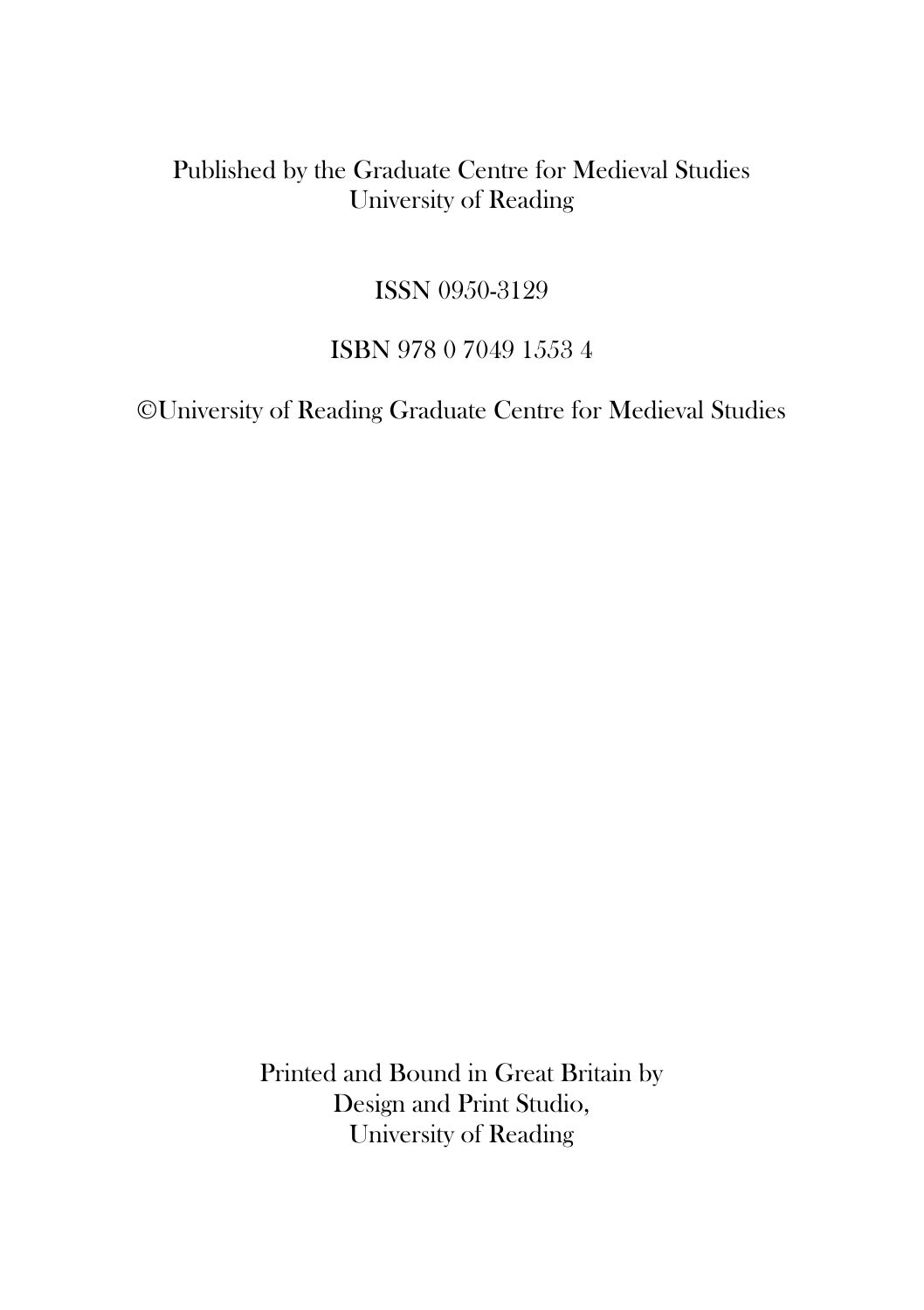## Advisory Board

Professor Françoise Le Saux Mrs Phillipa Hardman Professor Catherine Léglu Dr Rebecca Rist Dr Anne Lawrence-Mathers Professor Lindy Grant Professor Karen Pratt, King's College, London Professor Peter Noble (Emeritus) Professor Adrian Bell Dr Aleks Pluskowski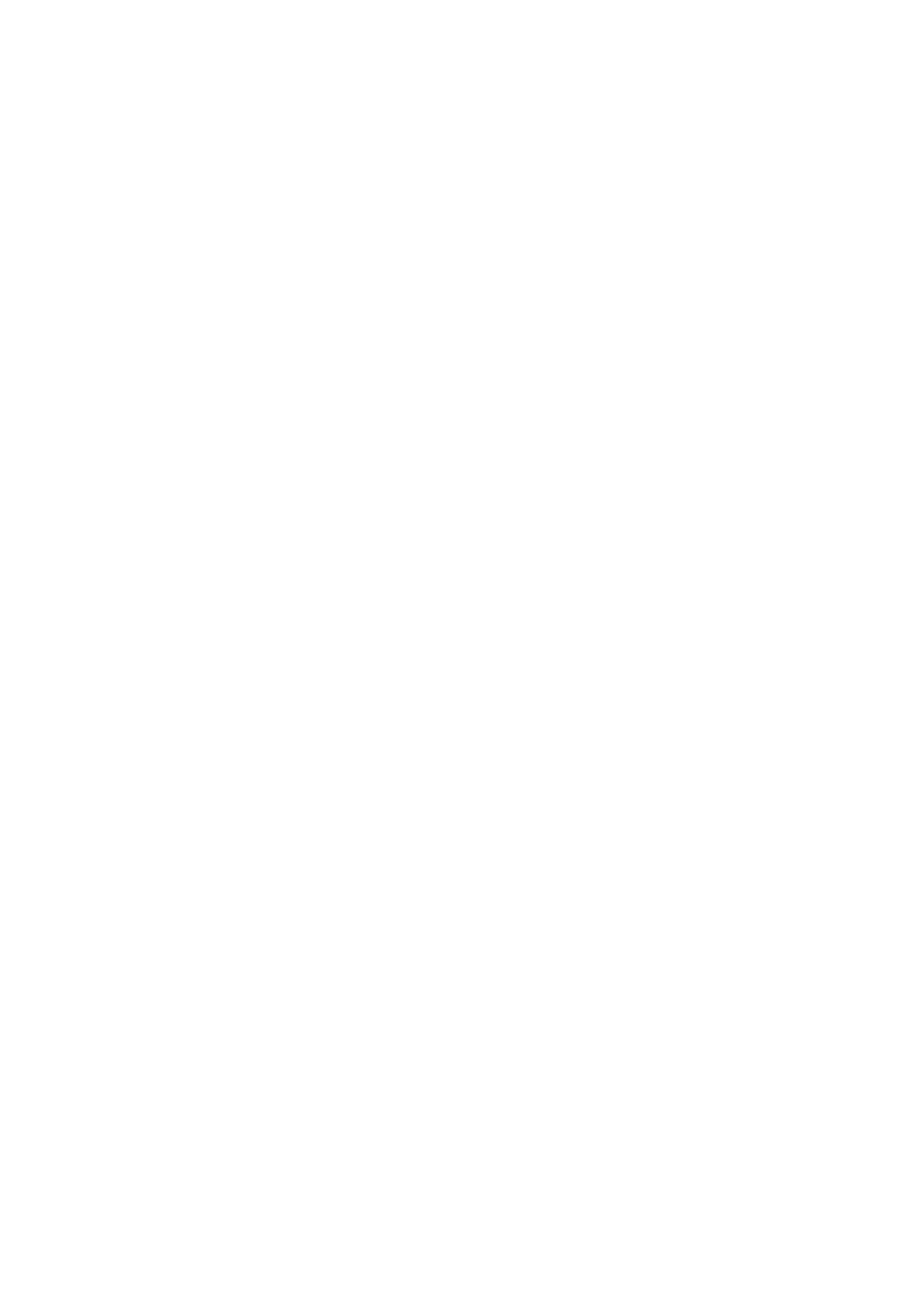## Table of Contents

| <b>Anne Lawrence</b><br>Foreword to the volume                                                                                                                                                                              | viii         |
|-----------------------------------------------------------------------------------------------------------------------------------------------------------------------------------------------------------------------------|--------------|
| Françoise Le Saux<br>The Graduate Centre for Medieval Studies celebrates its<br>50th birthday                                                                                                                               | xi           |
| Marianne Ailes<br>Literary responses to Agincourt: the Allegories of Le<br>Pastoralet and the Quadrologue Invectif                                                                                                          | $\mathbf{1}$ |
| <b>Anne Bailey</b><br>Anthropology, the Medievalist  and Richard III                                                                                                                                                        | 27           |
| Carolina Escobar-Vargas<br>Magic, Technology and New Categories of Knowledge in<br>the Central Middle Ages                                                                                                                  | 53           |
| Irène Fabry-Tehranchi<br>Royal adultery and illegitimacy: moral and political issues<br>raised by the story of Utherpandragon and Ygerne in the<br>French rewritings of the Historia Regum Britanniae (12th-<br>15th $c$ .) | 67           |
| Phillipa Hardman<br>Wine, Women and Song in the Middle<br>English<br><b>Charlemagne Romances</b>                                                                                                                            | 95           |
| Dave Postles<br>English borough finances in the fourteenth century                                                                                                                                                          | 105          |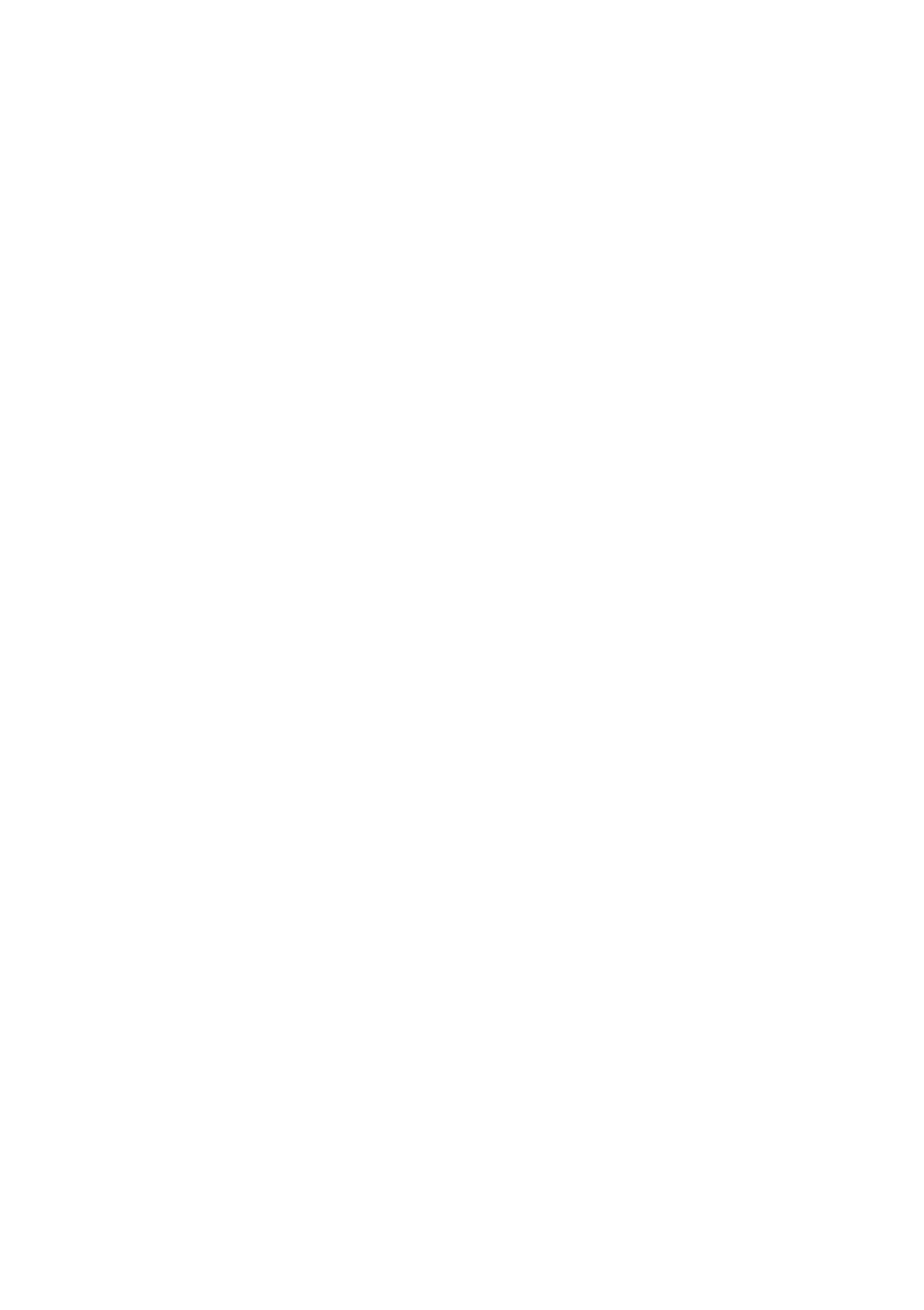## GRADUATE CENTRE FOR MEDIEVAL **STUDIES**

#### Celebrating Fifty Years of the GCMS

It gives me great pleasure to contribute this very short introduction to our commemorative volume, celebrating the half-centenary of the GCMS. The Centre's history is discussed separately, and is something of which we are very proud. It is equally pleasing to be able to say that all of the articles in this special edition have been contributed by friends, members and alumni of the GCMS, something which strengthens still further the connection between the ongoing celebrations and this special edition of Reading Medieval Studies.

Françoise Le Saux, whose piece on the GCMS itself opens the volume, has been a key member of the Centre since her arrival at Reading. Francoise's expertise as Director from 2001 to 2004, and Editor of Reading Medieval Studies from 1997to 2008 make her ideally suited to provide the keynote for this edition. However, we can boast contributions from more than one previous Director of the Centre, since Phillipa Hardman held the position from 1995 to 1998. Marianne Ailes is another long-term friend and member of the GCMS, who has worked with Phillipa Hardman on their major, AHRC-funded project on 'Charlemagne in England' as well as having been a contributor to Summer Symposia and to Research Seminars. Newer recruits to the GCMS are also an important part of our community, and it is very satisfying that we have a paper by Anne Bailey, one of our recently appointed Visiting Fellows.

The network of friends built by the GCMS is extensive, and is well represented here by Dave Postles, who was guest editor for the special edition of Reading Medieval Studies in 2014, and by Irène Fabry-Tehranchi, who was a colleague at Reading for several years before leaving to join the staff of the British Library. Finally, perhaps furthest away but most central to this volume, is Carolina Escobar-Vargas, who achieves the distinction of being an alumna of the GCMS, a contributor to both this volume and the commemorative Symposium, and the Editor of Reading Medieval Studies. Celebrating the first fifty years of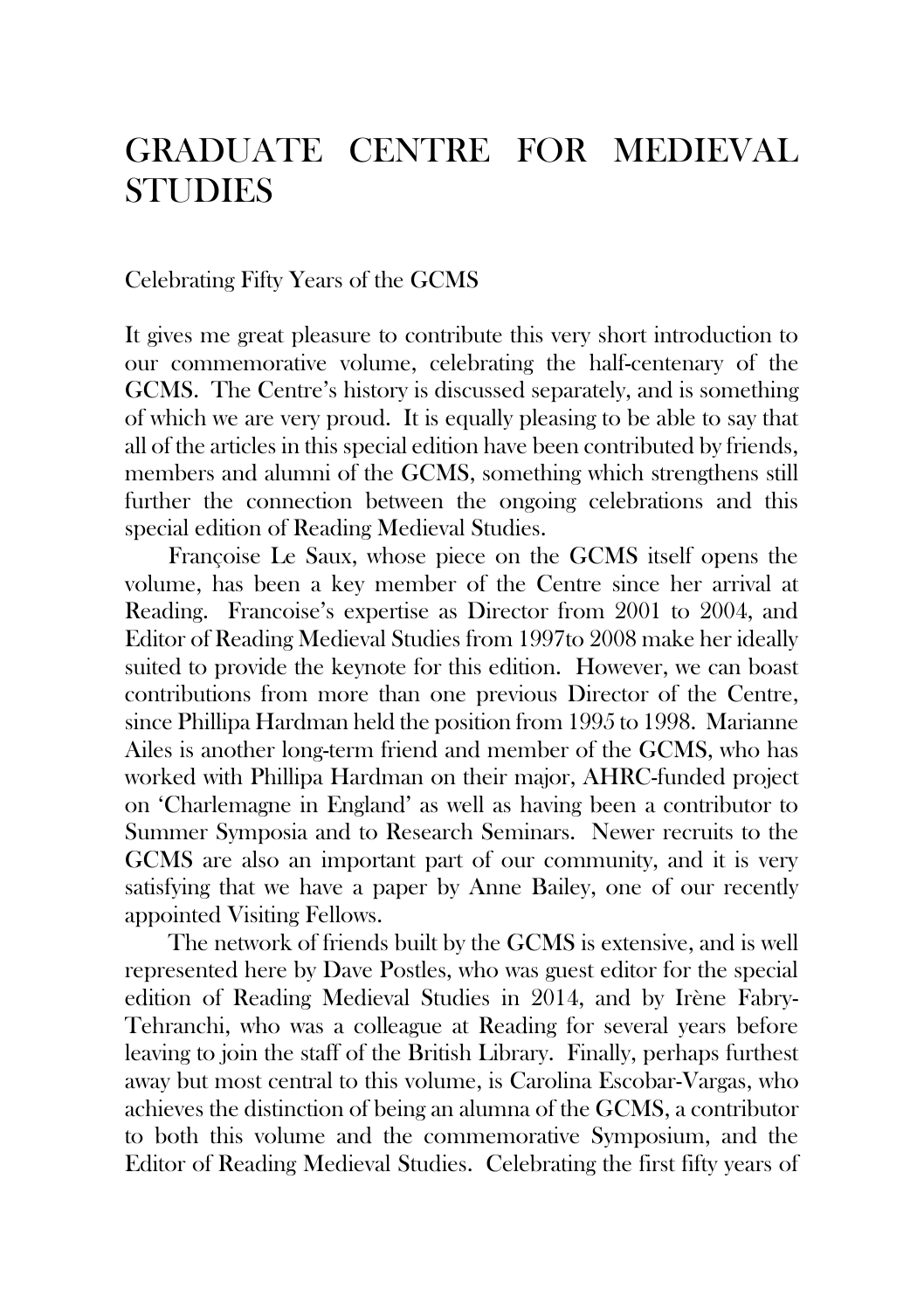the GCMS has made for a wonderful and fascinating year; and we hope that readers enjoy this volume as much as we enjoyed the commemorations which it exemplifies.

Dr Anne Lawrence-Mathers. GCMS Director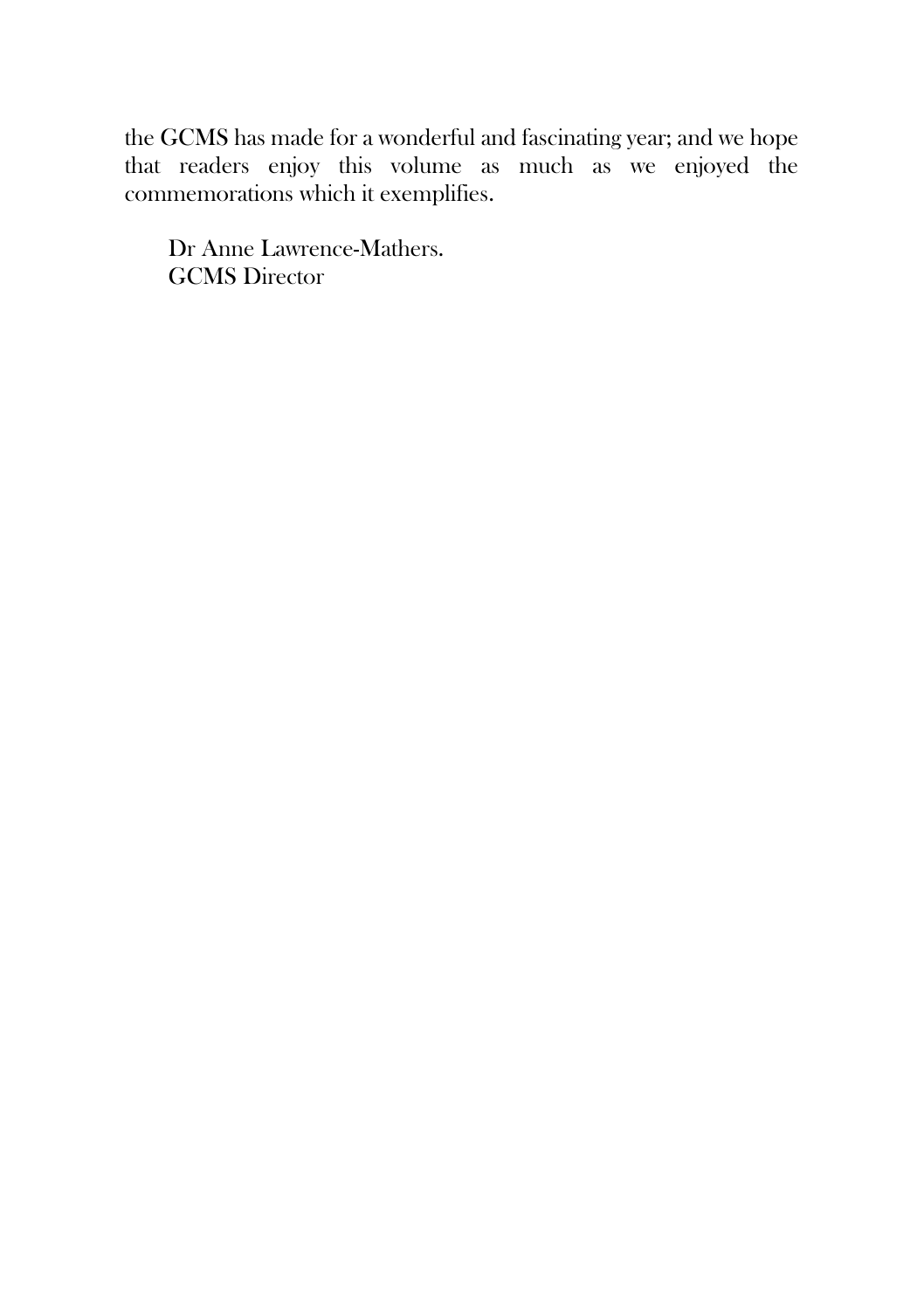## The Graduate Centre for Medieval Studies celebrates its 50th birthday

'Keep it small, keep it good'. Such was the advice of the then vicechancellor of the University of Reading, the distinguished medievalist Sir Frank Stenton, when discussing the prospects for the newly-founded Graduate Centre for Medieval Studies.<sup>1</sup> Professor Frederick Pickering, the distinguished Germanist who first put forward his proposal for a 'School of Postgraduate Medieval Studies and Research' to the members of a Senate Working Party in December 1963, had an altogether more ambitious vision, comprising specially-appointed Centre staff and a Chair of Medieval Studies. In 1965, as nowadays, resource implications weighed heavily in the final decision; but Sir Frank's emphasis on high quality in research provided a model which has allowed the GCMS to thrive. Another very positive outcome is that the GCMS is a close-knit community of like-minded individuals, whose shared commitment to medieval studies nurtures a culture of excellence that has placed Reading on the map of medieval scholars worldwide for the past half century.

When I was appointed to a lectureship in Reading in February of 1996, the GCMS was celebrating its 30th anniversary – the first intake of students had been in the academic year 1965-1966. The structure of the Centre had not changed much, a testimony to the thought put into the setting up of the GCMS by Professor Pickering. A Director, elected by the members of the Centre for a period of three years, was assisted by an Academic Secretary, also elected for three years, and drawn on a rotating basis from the different contributing Departments. All medievalists across the University were (and still are) members of the Centre, contributing to its activities as appropriate, including the teaching of the MA programme. The teaching component of the activities of the Centre gave a common, practical purpose to scholars working on many different aspects of the Middle Ages across Faculties as well as Departments. The interdisciplinary nature of the MA in Medieval Studies was a characteristic of the GCMS from its inception, ensuring rigorous training in the full range of specialised research skills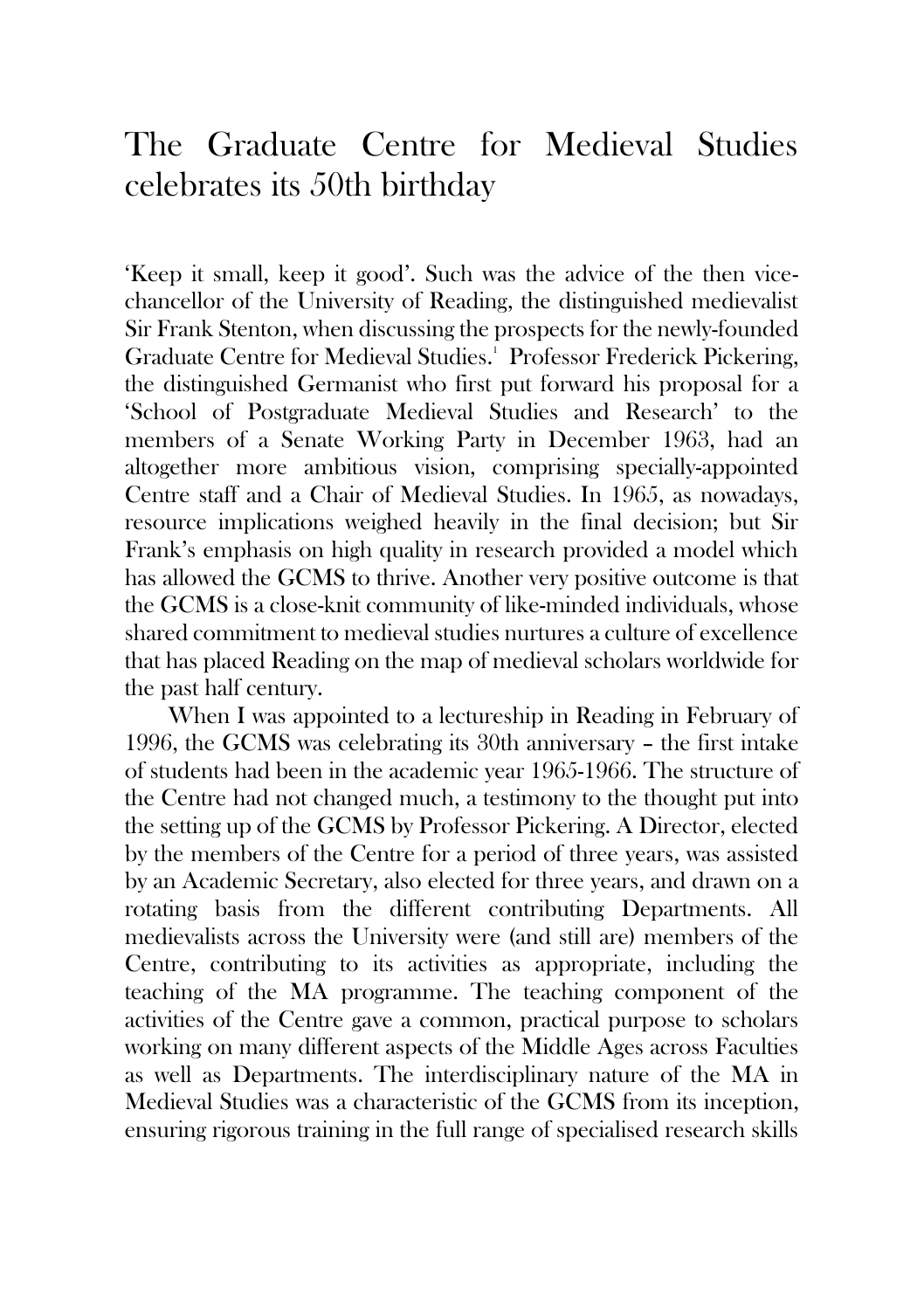needed by the medievalist and their application in two very different Options. A stimulating annual programme of talks by invited lecturers kept members of the Centre abreast of recent developments and supplemented local areas of expertise (the absence of a Theology department in Reading making this a particular necessity). The most striking characteristic of the GCMS in the late 1990s was the commitment of its alumni to the Centre. The yearly Summer Symposium, the study trips, most of the lectures were attended by a richly varied audience, many of whom were not academics in the traditional sense, and who carried the reputation of the GCMS into many fields. The GCMS was also very much embedded in the local community, benefiting from and feeding into enthusiasm for the history of Berkshire or Oxfordshire villages and churches. Mature and parttime students were, and still are, one of the strengths of the GCMS, alongside young scholars often coming from far afield to train in their chosen field of research.

The Centre has also been markedly successful in adapting to changing conditions. The current one-year MRes (full-time) was thus a two-year programme in 1965, and proficiency in Latin and at least one medieval vernacular was a realistic expectation. The response of the GCMS to the growing need to teach these fundamental research skills has been highly successful; the intensive ab initio Medieval Latin course, integrated with teaching of palaeography, is among the most effective in the Higher Education sector. The past two decades have also seen successive waves of administrative restructuring at University level, resulting in corresponding adjustments within the GCMS. The Centre is no longer an independent unit answerable directly to the vicechancellor. However, the commitment of its members to interdisciplinary cross-fertilisation in their own research and in the training of a new generation of researchers remains as strong as ever. Collaborative research projects, postgraduate conferences, publications and outreach activities bear witness to the continued vibrancy of the legacy of Professor Pickering and his successors. The spirit of 1965 lives on: long may it be so!

Professor Françoise Le Saux Professor of Medieval Languages and Literatures Former GCMS Director